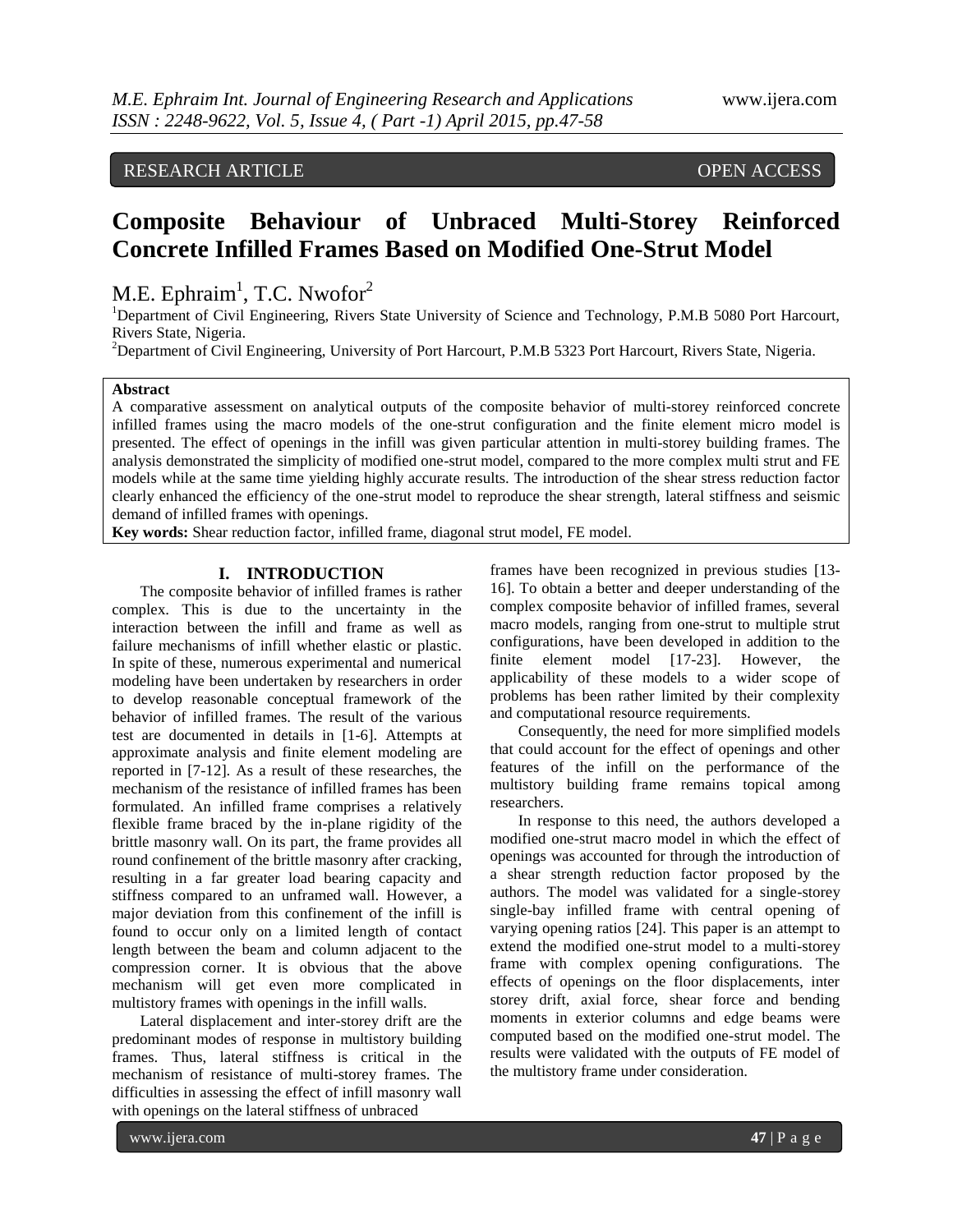# **II. THEORETICAL FRAMEWORK FOR THE ONE-STRUT MACRO MODEL**

Studies by Hendry [25] have shown that the geometric properties of the diagonal struts are functions of the

length of contact between the wall and the column  $\alpha$  h and between the wall and beam  $\alpha_L$ , respectively. The mechanism of deformation of a typical infilled frame is shown in Figure 1.



**Figure 1: Diagonal Strut Model**

Thus, assuming a beam on elastic foundation as proposed by Hetenyi [26] and later Amrhein *et al* [27] the contact lengths  $\alpha$ <sub>h</sub> and  $\alpha$ <sub>L</sub> can be expressed as follows:

$$
\alpha_h = \frac{\pi}{2} \sqrt[4]{\frac{4E_f I_c h}{E_m t S in 2\theta}}
$$
 (1)

$$
\alpha_L = \pi \sqrt[4]{\frac{4E_f I_b L}{E_m t S in 2\theta}}
$$
\n(2)

where,  $E_m$ ,  $E_f$  = elastic moduli of the masonry wall and frame material respectively.

 $t, h, L =$  thickness, height and length of the infill wall, respectively.

 $I_c$ ,  $I_b$  = moments of inertia of the column and the beam of the frame respectively.

$$
\theta = \tan^{-1}\left(\frac{h}{L}\right)
$$

As evidenced from Figure 1, the stress distribution is rather complex. However, this can reasonably be approximated by a triangular stress distribution along the width *w* of the strut and the average compressive stress is one-half of the maximum stress *fm*. With this

assumption, the force in the strut equals  $\frac{1}{2} f_m w t$ , while the effective strut width *w* can be expressed as

$$
w = \sqrt{{\alpha_l}^2 + {\alpha_h}^2}
$$
 (3)

Openings in infills result in reduction of the shear strength of the infill. A numerical FE experimentation was conducted by the authors on several infilled frames to determine the functional dependence of the shear strength of infill with opening ratio. On the basis of regressional analysis of experimental and FEM data for several infills with central openings, an analytical expression, relating the strength reduction factor  $\lambda_m$  of the compression strut and the infill opening ratio  $\beta$ , was obtained and used to modify the equivalent strut area to take account of the openings. The following expression was developed for the modified infill stiffness parameter as a function of the opening ratio β

$$
\lambda_m = e^{0.06\beta} \tag{4}
$$

With this in view, the modified area of the diagonal strut that takes account of the effect of opening can be expressed as

$$
A_m = \lambda_m A
$$
 (5)  
where,  $A_m$  is the modified area

www.ijera.com **48** | P a g e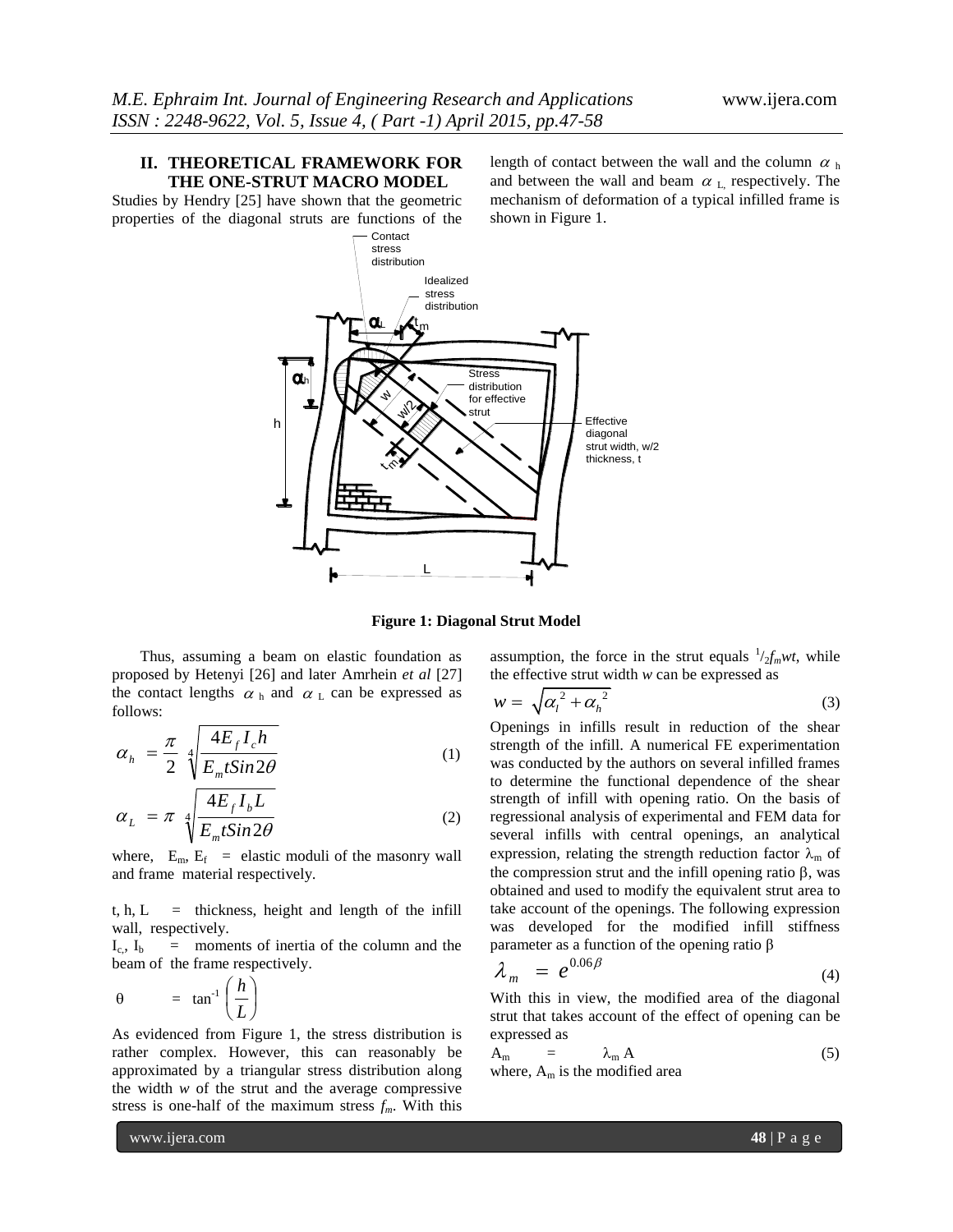# **III. IMPLEMENTATION OF THE ONE-STRUT MODEL FOR MULTI-STOREY REINFORCED CONCRETE FRAME STRUCTURE**

For the present study, a hypothetical 10-storey building frame, with the structural plan and cross sectional

views, shown in Figure 2, was considered. The building is symmetrical in plan with respect to the two orthogonal axes. The building has plan dimensions of 15m x 15m, overall height of 33.5 m and frame spacing of 5m.



**Figure 2a: Typical Plan of the Multi-Storey Structures under Study**

![](_page_2_Figure_7.jpeg)

![](_page_2_Figure_8.jpeg)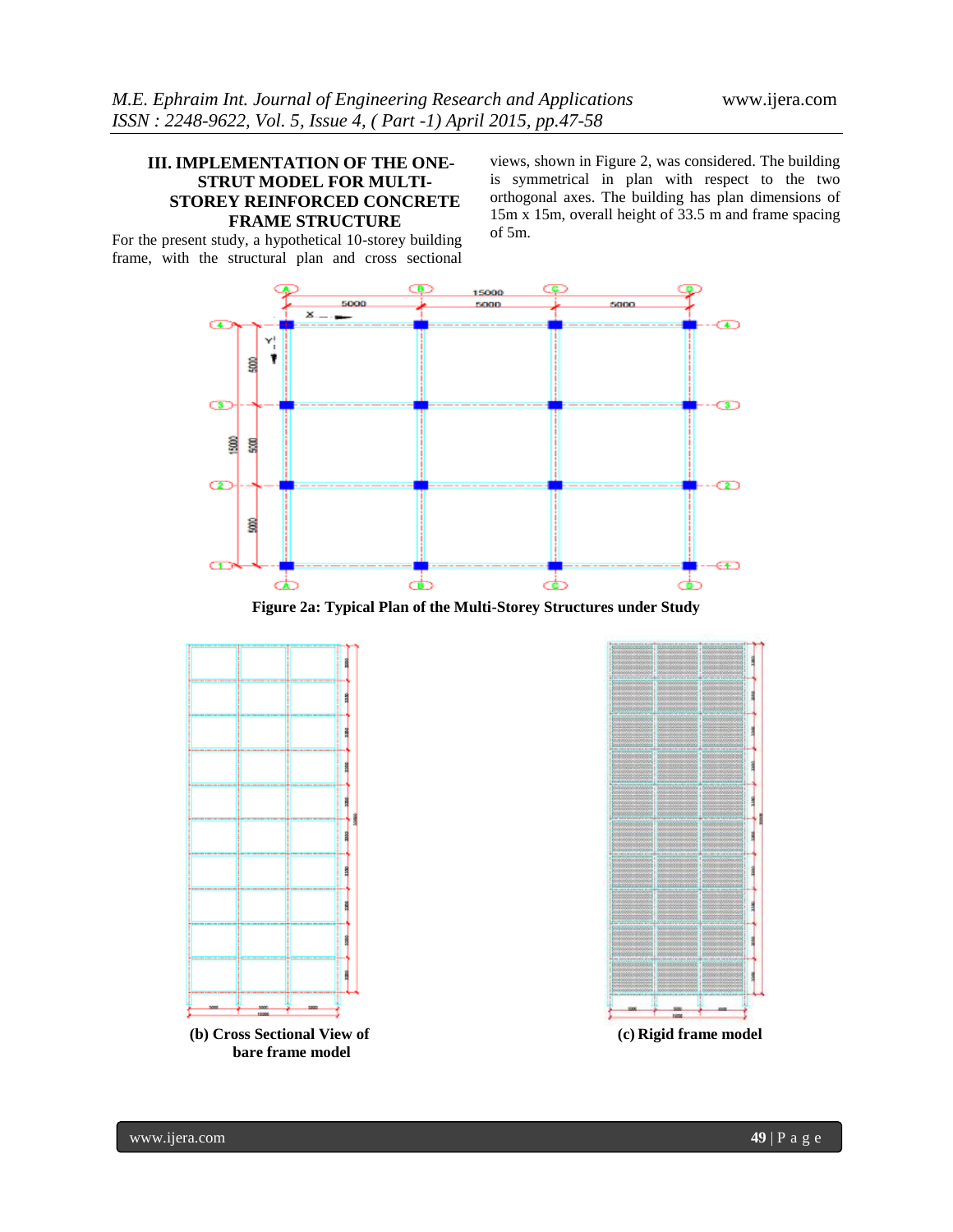![](_page_3_Figure_2.jpeg)

#### **3.1 Computational Process**

In order to utilize the one-strut macro model, the infill panel was replaced with an equivalent diagonal strut with modified area given by equation 5. In view of the numerous elements involved in a multistory building frame, the STAAD.Pro software was employed for the analysis as a skeletal triangulated frame structure.

#### **3.1.1 Input Data**

For a typical one-strut macro model, the following data were input into the programme in addition to geometric nodal coordinates.

#### **General Model Information**

| Type of structure     | $=$ Multi-storey frame structure |
|-----------------------|----------------------------------|
| Seismic Zone to EC 8  | $=$ III                          |
| Response reduction    | $= 5$                            |
| Importance factor     | $=1$                             |
| Number of storeys     | $=10$                            |
| Height of building    | $= 33.5 \text{ m}$               |
| Ground storey height  | $= 3.35$ m                       |
| Floor to floor height | $= 3.35$ m                       |
|                       |                                  |
|                       |                                  |

# **Section Properties**

| Wall thickness      | $= 230$ mm            |
|---------------------|-----------------------|
| Depth of slab       | $= 150$ mm            |
| Size of all columns | $= 500 \times 500$ mm |

| Size of all beams                        | $= 300 \times 600$ mm                 |
|------------------------------------------|---------------------------------------|
| Area of beam A <sub>b</sub>              | $= 180,000$ mm <sup>2</sup>           |
| Area of column $A_c$                     | $= 250,000$ mm <sup>2</sup>           |
| Moment of inertia of beam I <sub>b</sub> | $= 5.4 \times 10^{9}$ mm <sup>4</sup> |
| Moment of inertial of column $I_c$       | $= 5.21 \times 10^9$ mm <sup>4</sup>  |
| Length of diagonal strut                 | $= 5.27 \text{ m}$                    |
| Computed strut width w                   | $= 1.150$ mm                          |
| Size diagonal strut                      | $= \lambda_{m}(230) \times 1.15$      |
|                                          |                                       |

#### **Material Properties**

| Elastic modulus $E_m$                                       | $= 4.4 \times 10^6$ KN/m <sup>2</sup> |
|-------------------------------------------------------------|---------------------------------------|
| Elastic modulus $E_f$                                       | $= 2.9 \times 10^7$ KN/m <sup>2</sup> |
| Poisson's ratio of masonry                                  | $= 0.22$                              |
| Poisson's ratio of concrete                                 | $= 0.20$                              |
| Unit weight of reinforced concrete = $24$ KN/m <sup>3</sup> |                                       |
| Unit weight of brick masonry                                | $= 20$ KN/m <sup>3</sup>              |
| Weight of floor finish                                      | $= 1$ KN/m <sup>2</sup>               |
|                                                             |                                       |

#### **Primary Loading**

| Live load on floor | $= 3$ KN/m <sup>2</sup> |
|--------------------|-------------------------|
| Live load on roof  | $= 1.5$ KN/m            |

### **3.1.2 Determination of Base Shear**

To determine the base shear force  $F<sub>b</sub>$ , for each horizontal direction in which the building is analyzed, reference was made to Eurocode 8: Design of

www.ijera.com **50** | P a g e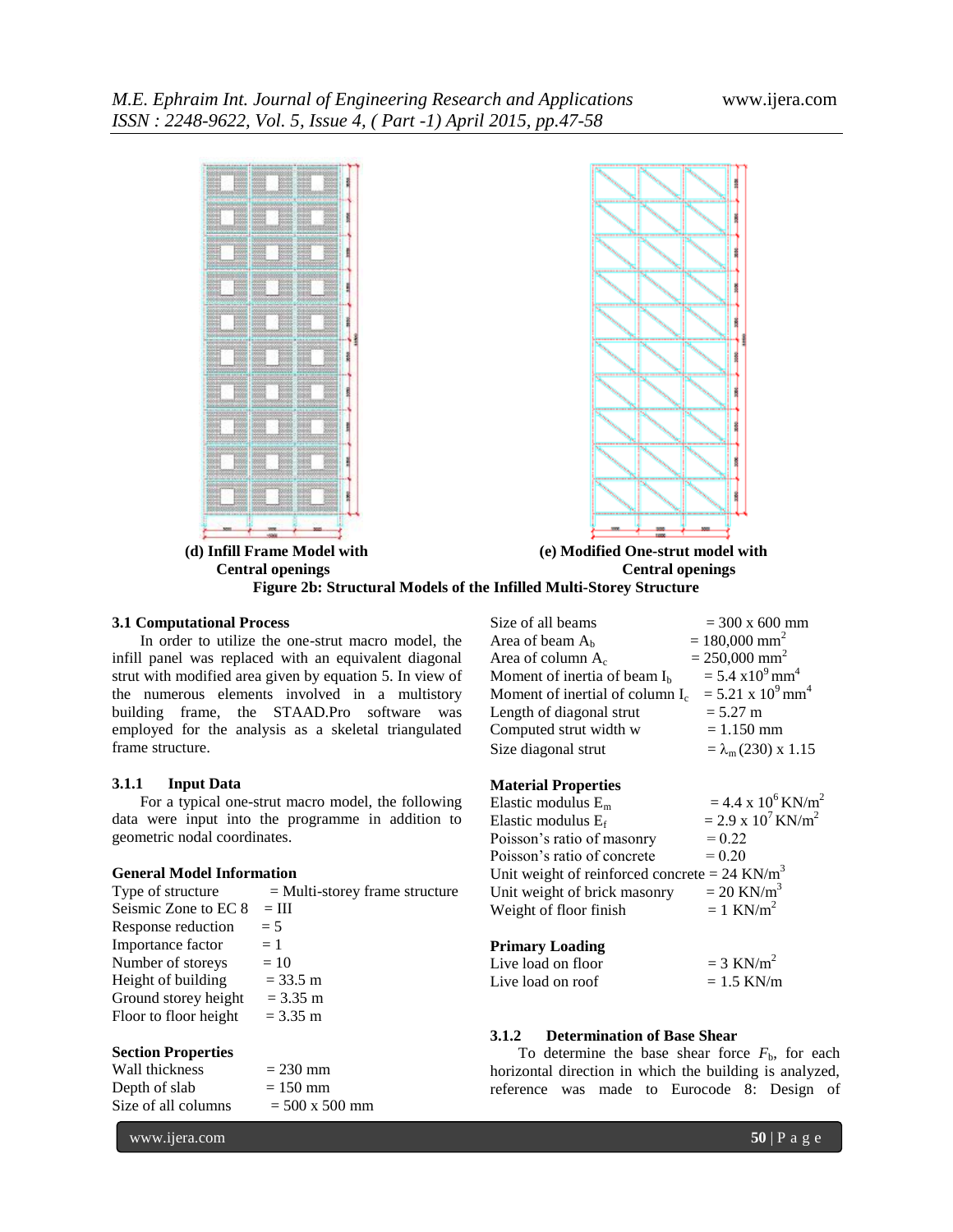Structures for Earthquake Resistance [28]. The base shear force is represented by the expression:

$$
F_b = S_d(T)m \tag{6}
$$

Where

 $S_d$  is the ordinate of the design spectrum at period which also represents the spectrum acceleration coefficient.

*T* is the fundamental period of vibration of the building for lateral motion in the direction considered.

*m* is the total mass of the building, above the foundation or above the top of a rigid basement.

When the fundamental mode shape is approximated by horizontal displacements increasing linearly along the height, the horizontal forces  $F_i$  is given by:

$$
F_i = F_b \cdot \frac{Z_i.m_i}{\sum Z_j.m_j} \tag{7}
$$

where

 $z_i$ ,  $z_i$  $, z_j$  are the heights of the masses  $m_i$ ,  $m_j$  above the level of application of the seismic action which could be foundation or top of a rigid basement.

From the foregoing, the STAAD. Pro analysis may be summarized into the following steps:

- (a) Generation of the geometric model of the structure.
- (b) Computation of  $\alpha$  h and  $\alpha$  L and replacement of infill with equivalent pin-jointed diagonal strut.
- (c) Computation of the fundamental time period (T) based on the EC 8 model and the corresponding spectrum acceleration coefficient *S*<sub>d</sub>.
- (d) Computation of the base shear and distribution of same as horizontal forces at storey levels.
- (e) Solution of the structure equilibrium matrix and determination of displacements and member stress resultants.

## **3.2 Validation with Finite Element Model**

The main purpose of this analysis was to study the overall behavior of the structure and investigate the effect of infill walls on lateral load response of a typical multistory building frame based on the equivalent onestrut macro model and to compare the results with outputs from an FE model. The FE micro model was executed using SAP 2000 version 8, a sophisticated software package for finite element modeling with capacity to model infill openings. Minor details that do not significantly affect the analysis were deliberately left out from the models for ease of analysis. Furthermore, to make the comparative analysis more comprehensive, various models without openings and partial infilled panels with centrally located openings were investigated.

Thus the analysis was broken into two parts.

- (i) Analysis of frame with all infills taken as solid  $(B=0)$
- (ii) Analysis of frame is analyzed with infills containing centrally located openings with opening ratios ( $\beta$ ) of 10, 20, 30, 40 and 50 percent.

#### **IV. RESULTS AND DISCUSSION**

The results of the study include computed values of lateral displacements and inter-storey drift and member forces in columns and beams. These results were generally computed as a function of the opening ratio of the infill panel. The outputs of these computations are presented in tables and graphs and discussed in the relevant subheads that follow.

#### **4.1 Lateral Displacement and Inter-Storey Drift**

The computed values of lateral displacements and inter-story drift for a case of solid infilled frame  $(\beta=0)$ and infilled frame with opening  $(\beta = 30\%$  and 50%) are presented in Tables 1 and 2. The basic idea here was to show how the introduction of the infill panel in the analysis affects the response of the frame and compare the output of the proposed modified one-strut model with results from the FE model.

A quick study of the Tables shows that the floor displacement and inter-story drift are adequately predicted by the one-strut model as evidenced by the close agreement of computed values with those obtained from FEM.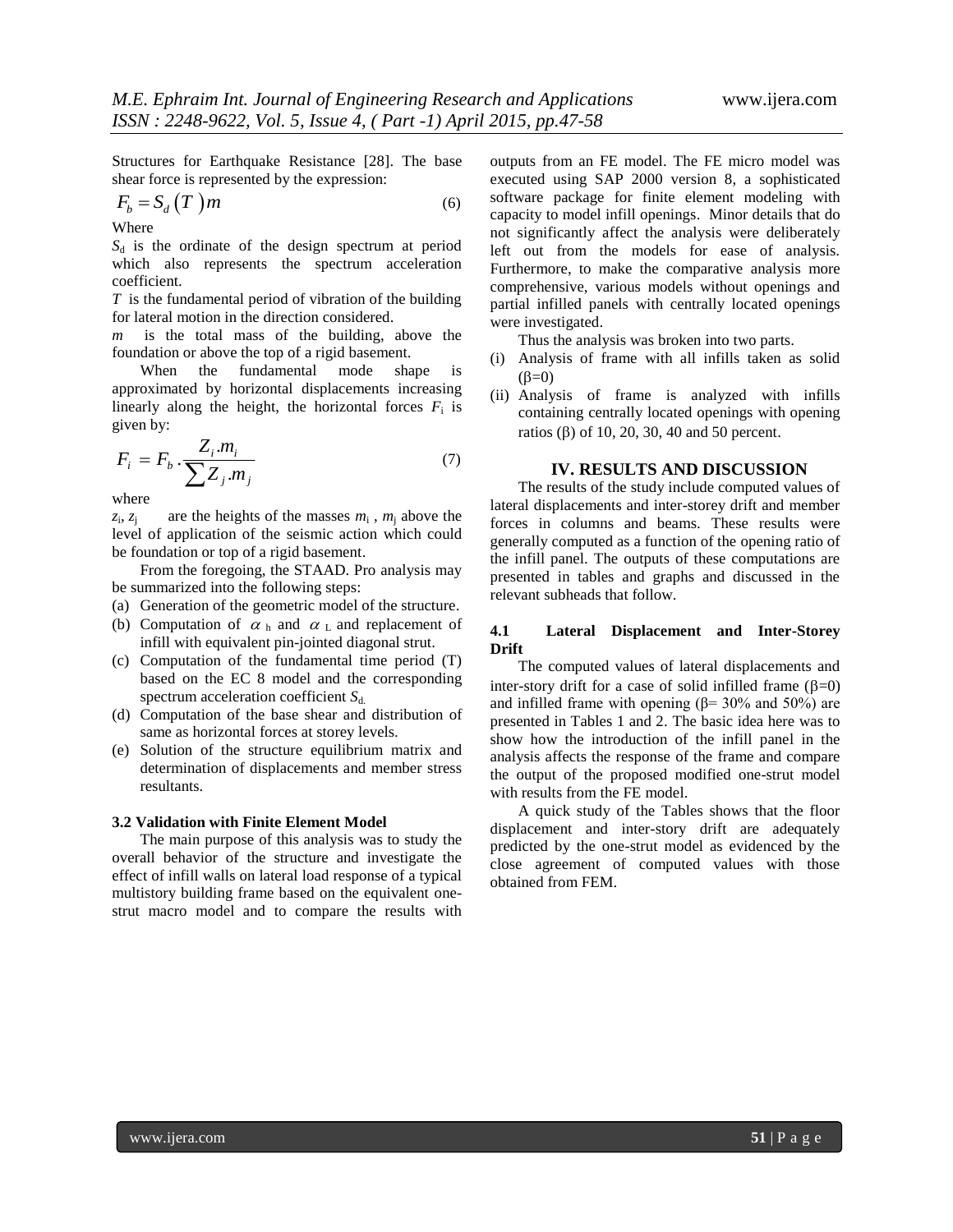|                       |                                      | $\beta = 0$        | $11$ , cruge 1 foor <i>Disputement</i> ( $1001$ )<br>$\beta = 0.3$ |                    |                               | $B = 0.5$   |                                      |  |  |  |
|-----------------------|--------------------------------------|--------------------|--------------------------------------------------------------------|--------------------|-------------------------------|-------------|--------------------------------------|--|--|--|
| <b>Floor</b><br>Level | One-<br><b>Strut</b><br><b>Model</b> | FE<br><b>Model</b> | One-<br><b>Strut</b><br>Model                                      | FE<br><b>Model</b> | One-<br><b>Strut</b><br>Model | FE<br>Model | <b>Bare</b><br>Frame<br><b>Model</b> |  |  |  |
|                       | Floor displacements (mm)             |                    |                                                                    |                    |                               |             |                                      |  |  |  |
| $\Omega$              | $\Omega$                             | $\Omega$           | $\Omega$                                                           | $\theta$           | $\Omega$                      | $\Omega$    | $\Omega$                             |  |  |  |
|                       | 0.86                                 | 0.90               | 1.26                                                               | 1.32               | 2.24                          | 2.39        | 5.37                                 |  |  |  |
| $\overline{2}$        | 1.86                                 | 1.93               | 2.79                                                               | 2.95               | 5.02                          | 5.37        | 13.41                                |  |  |  |
| 3                     | 2.93                                 | 3.06               | 4.28                                                               | 4.49               | 7.63                          | 8.16        | 19.13                                |  |  |  |
| 4                     | 4.03                                 | 4.23               | 5.92                                                               | 6.21               | 10.56                         | 11.19       | 29.87                                |  |  |  |
| 5                     | 5.14                                 | 5.54               | 8.03                                                               | 8.51               | 14.47                         | 15.33       | 37.69                                |  |  |  |
| 6                     | 6.23                                 | 6.47               | 9.20                                                               | 9.66               | 16.23                         | 17.12       | 44.92                                |  |  |  |
| $\overline{7}$        | 7.25                                 | 7.69               | 10.91                                                              | 11.45              | 19.80                         | 20.88       | 51.28                                |  |  |  |
| 8                     | 8.35                                 | 9.70               | 13.87                                                              | 14.97              | 26.19                         | 29.33       | 55.76                                |  |  |  |
| 9                     | 9.61                                 | 11.90              | 16.90                                                              | 20.92              | 36.01                         | 42.03       | 60.04                                |  |  |  |
| 10                    | 10.74                                | 13.86              | 19.86                                                              | 24.43              | 42.72                         | 49.55       | 63.20                                |  |  |  |

**Table 1 Average Floor Displacement (mm)**

From Table 1, it can be observed that the one-strut model analysis predicted better results as the values were closer to FE model executed with the sophisticated SAP 2000 computer software package with an average deviation of 2.2%. However, a larger deviation was observed between the results of the onestrut model and the FE model as the storey height increased beyond the  $8<sup>th</sup>$  storey level where the onestrut model tended to give rather exaggerated results.

The analysis of the inter-storey drift in Table 2 reveals a trend to the variation of the lateral displacement with height. Higher values of inter-story drift were observed in the bare frame model with a gradual reduction in

value beyond the  $7<sup>th</sup>$  floor. The inter-storey drift coefficient  $\theta$  was calculated using the following expression from EC 8

$$
\theta = \frac{P_{\text{tot}} d_r}{V_{\text{tot}} h}
$$

 $P_{\text{tot}}$  is the total gravity load at and above the storey considered in the seismic design situation;  $d_r$  is the design inter-storey drift,  $V_{\text{tot}}$  is the total seismic storey shear and *h* the inter-storey height. The values calculated for the modified strut model when solidity ratio is 0% is presented in the ninth column of Table 2.

|                       | $\beta = 0$                      |                    | $\beta$ = 0.3                 |                              | $\beta$ = 0.5                 |                                     | <b>Bare</b>                  |                                                |
|-----------------------|----------------------------------|--------------------|-------------------------------|------------------------------|-------------------------------|-------------------------------------|------------------------------|------------------------------------------------|
| <b>Floor</b><br>Level | <b>One–Strut</b><br><b>Model</b> | FE<br><b>Model</b> | One-<br><b>Strut</b><br>Model | FE<br>Model<br>$\beta$ = 0.3 | One-<br><b>Strut</b><br>Model | FE<br><b>Model</b><br>$\beta = 0.5$ | <b>Frame</b><br><b>Model</b> | Drift<br>Coefficient $\theta$<br>$for \beta=0$ |
|                       |                                  |                    |                               |                              |                               |                                     |                              |                                                |
| $\theta$              | $\Omega$                         | $\theta$           | $\theta$                      | $\Omega$                     | $\theta$                      | $\theta$                            | $\theta$                     | 0.011                                          |
|                       | 0.86                             | 0.90               | 1.26                          | 1.32                         | 2.24                          | 2.39                                | 5.37                         | 0.012                                          |
| 2                     | 1.00                             | 1.03               | 1.53                          | 1.63                         | 2.78                          | 2.98                                | 8.04                         | 0.013                                          |
| 3                     | 1.07                             | 1.10               | 1.49                          | 1.54                         | 2.61                          | 2.79                                | 5.72                         | 0.015                                          |
| $\overline{4}$        | 1.10                             | 1.17               | 1.63                          | 1.72                         | 2.93                          | 3.03                                | 10.74                        | 0.018                                          |
| 5                     | 1.11                             | 1.31               | 2.11                          | 2.30                         | 3.91                          | 4.14                                | 7.82                         | 0.020                                          |
| 6                     | 1.09                             | 0.93               | 1.17                          | 1.15                         | 1.76                          | 1.79                                | 7.23                         | 0.022                                          |
| 7                     | 1.02                             | 1.22               | 1.71                          | 1.79                         | 3.57                          | 3.76                                | 6.36                         | 0.025                                          |
| 8                     | 1.10                             | 2.01               | 2.96                          | 3.52                         | 6.39                          | 8.45                                | 4.48                         | 0.027                                          |
| 9                     | 1.26                             | 2.20               | 3.03                          | 5.95                         | 9.82                          | 12.7                                | 4.28                         | 0.029                                          |
| 10                    | 1.13                             | 1.96               | 2.96                          | 3.51                         | 6.71                          | 7.52                                | 3.16                         | 0.031                                          |

**Table 2:Computed Average Inter-Story Drift (mm)**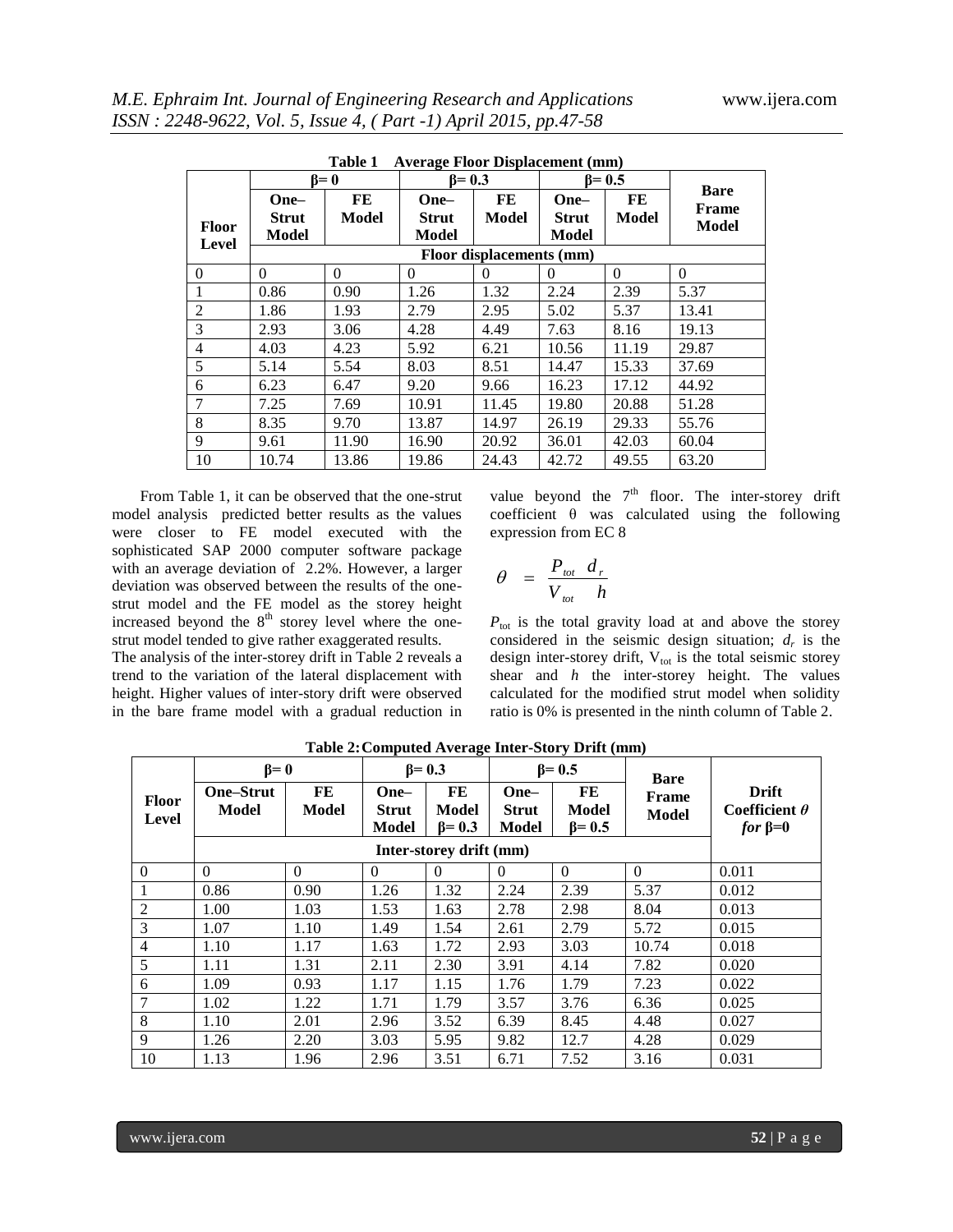According to Eurocode 8, the second–order P-∆ effects need not be taken into account when the interstorey drift coefficients are larger than 0.1. The greatest value of inter-storey drift coefficient of 0.031  $occurred$  at the  $10<sup>th</sup>$  storey level and constitutes about ten times the threshold value of EC 8.

From the above, it can be seen that the inclusion of infill in the analysis gives better response as an average reduction of 70% was recorded in the computed lateral displacements at floor levels. This, coupled with the very low inter-storey drift coefficient is indicative of the significant contribution of the infill to the lateral

stiffness and shear resistance of multistory building frame. The bare frame maximum deflection of 63.2 mm at the topmost floor level constitutes a deflection-tospan ratio of 1/530 which is in conformance with 1/500 stipulated in most building codes.

#### **4.2 Member Forces**

The computed values for axial force, shear force and bending moments for end and corner columns, as well as the beams for a case of a rigid frame with solid infill are presented in Tables 3 - 5.

|                  |              |        |                |        | $r_{\rm{m}}$ and $r_{\rm{p}}$ |                    |        |        |       |        |           |
|------------------|--------------|--------|----------------|--------|-------------------------------|--------------------|--------|--------|-------|--------|-----------|
| <b>Stress</b>    | Model        |        |                |        |                               | <b>Floor Level</b> |        |        |       |        |           |
| <b>Resultant</b> | <b>Type</b>  |        | $\overline{2}$ | 3      | $\boldsymbol{4}$              | 5                  | 6      | 7      | 8     | 9      | <b>10</b> |
|                  | <b>Bare</b>  | 483.89 | 409.74         | 350.17 | 285.02                        | 217.11             | 156.93 | 103.33 | 58.54 | 25.201 | 6.24      |
| <b>Axial</b>     | Frame        |        |                |        |                               |                    |        |        |       |        |           |
| Force            | <b>OSM</b>   | 559.73 | 449.25         | 431.66 | 362.69                        | 292.71             | 223.49 | 157.19 | 97.07 | 47.22  | 13.05     |
|                  | <b>FEM</b>   | 570.69 | 481.83         | 436.08 | 364.60                        | 292.72             | 222.12 | 155.06 | 94.73 | 45.23  | 11.95     |
|                  | <b>Bare</b>  | 70.92  | 56.43          | 55.26  | 52.92                         | 49.95              | 45.72  | 39.96  | 32.04 | 22.41  | 6.48      |
| <b>Shear</b>     | <b>Frame</b> |        |                |        |                               |                    |        |        |       |        |           |
| Force            | <b>OSM</b>   | 12.15  | 4.68           | 5.67   | 5.31                          | 5.13               | 4.68   | 4.14   | 3.33  | 2.43   | 0.18      |
|                  | <b>FEM</b>   | 13.95  | 5.45           | 6.48   | 6.08                          | 5.85               | 5.36   | 4.73   | 3.78  | 2.7    | 0.09      |
| <b>Bending</b>   | <b>Bare</b>  | 167.4  | 99.36          | 93.15  | 87.57                         | 81.27              | 72.63  | 61.02  | 45.81 | 27.18  | 2.79      |
| <b>Moment</b>    | Frame        |        |                |        |                               |                    |        |        |       |        |           |
|                  | <b>OSM</b>   | 27.54  | 7.92           | 10.26  | 9.27                          | 8.64               | 7.65   | 6.39   | 4.77  | 2.7    | 0.63      |
|                  | <b>FEM</b>   | 31.50  | 9.14           | 11.66  | 10.58                         | 9.81               | 8.69   | 14.49  | 5.36  | 2.97   | 0.23      |

**Table 3: Computed Values of Axial Force, Shear Force and Bending Moment in Exterior Column for Rigid Infilled Frame**  $(B=0)$ 

#### **4.2.1 Column axial forces**

From simple analysis of the analogous diagonal compression strut model of frame under lateral load, it is evident that the windward column will be in tension while the leeward columns are under compression. The results, when compared to the bare frame model, show that the one-strut model produced higher axial forces in columns but lower shear forces in both beams and columns. These values reveal an increase of about 14 percent in axial forces for the external columns. The implication of this is that the predominantly moment

resisting structural action of the bare frame is transformed into a truss action by the consideration of infill panel, acting as a diagonal strut.

#### **4.2.2 Shear forces and bending moments**

The infill models predicted higher axial forces in columns but lower shear forces and bending moments in both beams and columns. As evidenced from Tables 3 and 4, the results compare favorably with those from the FE model.

**Table 4: Shear force and Bending Moments in Edge Beam for Rigid Infilled Frame (** $\beta = 0$ **)** 

|                    |                   | <b>Shear Force</b> | <b>Bending Moment</b> |                   |                  |              |
|--------------------|-------------------|--------------------|-----------------------|-------------------|------------------|--------------|
| <b>Beam</b><br>No. | <b>Bare Frame</b> | <b>One-Strut</b>   | FE                    | <b>Bare Frame</b> | <b>One-Strut</b> | FE           |
|                    | <b>Model</b>      | Model              | <b>Model</b>          | <b>Model</b>      | <b>Model</b>     | <b>Model</b> |
| 24                 | 64.13             | 8.02               | 9.24                  | 151.17            | 18.80            | 21.65        |
| 26                 | 57.25             | 7.55               | 8.67                  | 143.61            | 18.86            | 21.68        |
| 28                 | 57.86             | 7.74               | 8.88                  | 144.65            | 19.34            | 22.20        |
| 30                 | 57.25             | 7.61               | 8.73                  | 142.63            | 19.12            | 21.92        |
| 32                 | 64.13             | 7.50               | 8.74                  | 169.51            | 20.03            | 23.33        |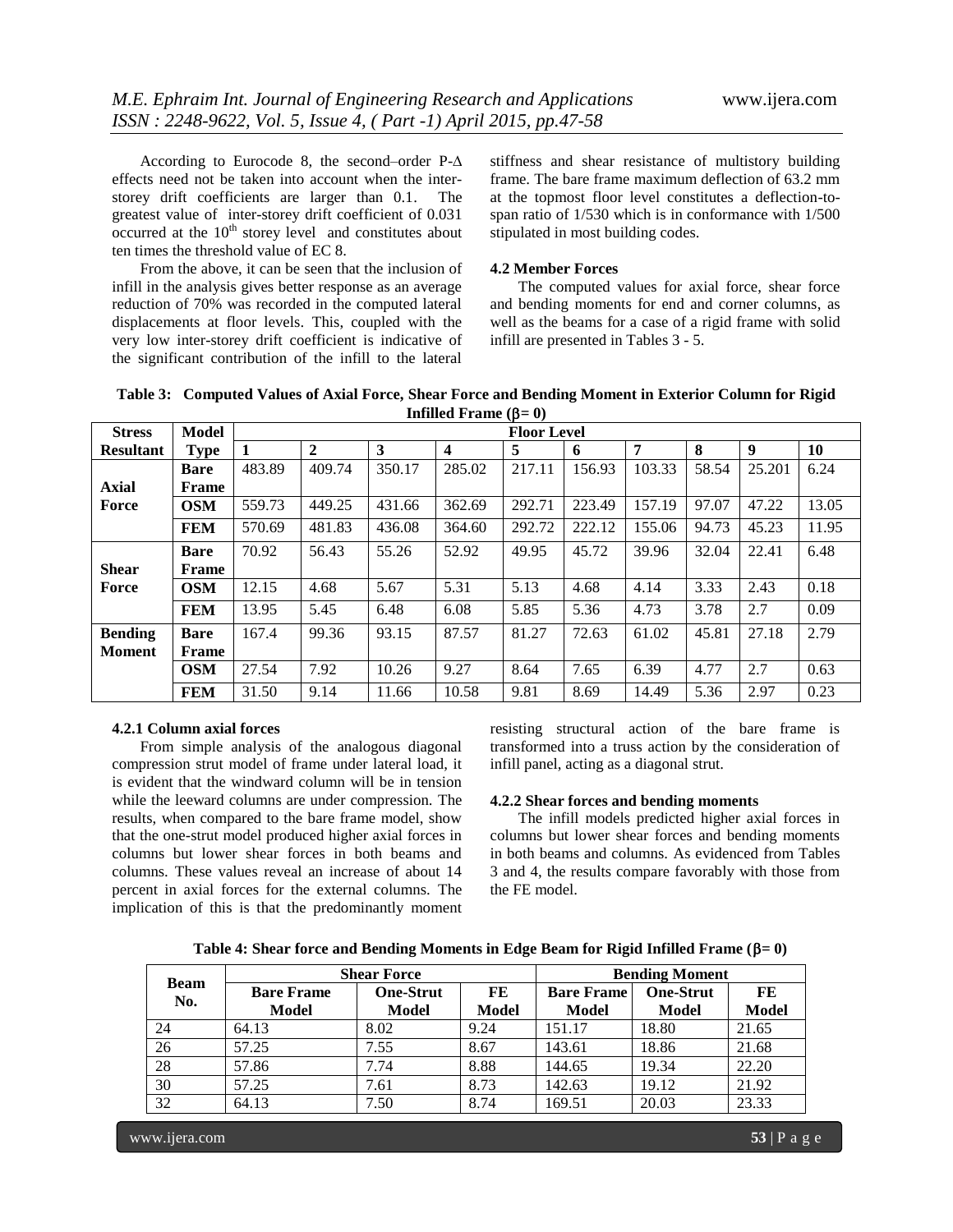The close agreement of the results testifies to the ability of the modified area of the one-strut model to adequately model the shear response of the structure.

The shear force in the column can be estimated as the horizontal component of the diagonal compression strut while the vertical component yields the shear force in the beam at the loaded corner. The beam shears presented in Table 4 also reflect that the drastic reduction in the beam shears similar to the bending moment.

Based on the mechanism of deformation described earlier in the introduction, the bending moment in the columns is basically caused by the perpendicular thrust of the infill acting as elastic foundation. As shown in Table 4, the bending moment reduced drastically by about 6 times when compared to similar quantities in the bare frame. This justifies the position of the most building codes in prescribing an nominal moment of Nh/20 for design of columns in infilled frames. It was also observed that the stress resultants generally reduced with increase in floor level.

## **4.3 Effect of Opening Ratio on the Response of Infilled Frames**

In the previous section, the variation of deflection, inter-storey drift and member forces was discussed to confirm the ability of the model to accurately predict these characteristics for multistory building frame. The variation of these quantities as a function of opening ratio is now considered for discussion.

#### **4.3.1 Seismic demand**

The effect of infill openings on the lateral displacement and inter-story drift of a building structure are important parameters to assess the seismic demand of a building structure. Accordingly, building codes specify an upper limit to both lateral displacement and inter-story drift because the effect of infill is usually ignored. Figures 3 and 4 clearly demonstrate a dramatic reduction in the lateral displacement and interstorey drift due to the effective participation of infill. However, lateral displacements and inter-storey drift increased gradually with increase in the size of openings in the infill panel. Thus, the presence of infill panel resulted in a general reduction of the seismic demand and better response of the look at Figure 3 confirms the established fact that when the bare frame is subjected to horizontal loading, its beams and columns deform into a double curvature configuration. However, as the infill solidity increases, the in-plane rigidity of the masonry significantly reduces the shear mode of deformation, bringing the deflection profile to purely flexural configuration.

![](_page_7_Figure_10.jpeg)

**Figure 3: Plot of Average Floor Level Lateral Displacements for various Values of Opening Ratios**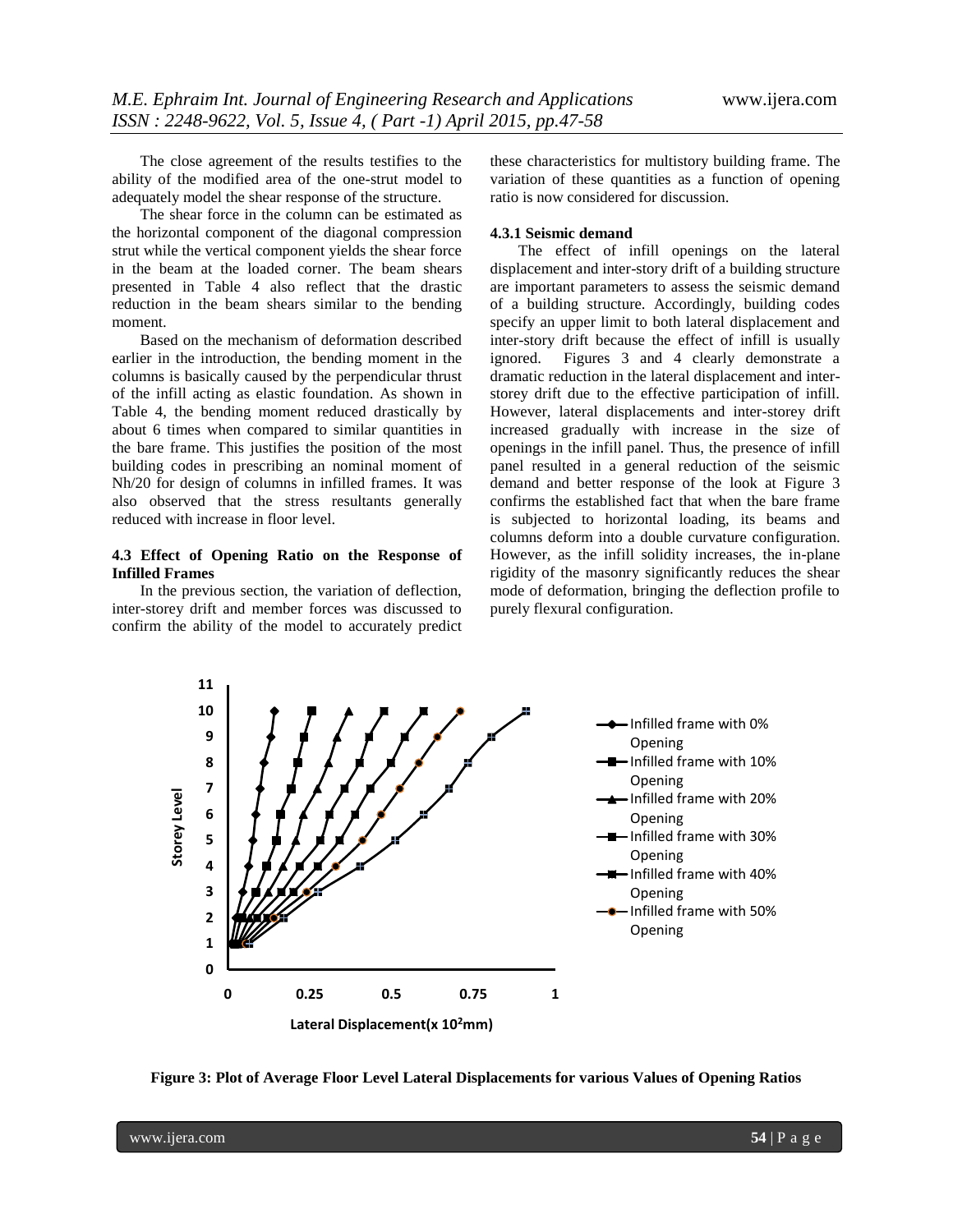Based on the predicted values of the inter-storey drift in Figure 4, a similar improvement in structural response of the infilled model in comparison to the bare frame can be deduced. On the other hand, the storey displacement and drift increased significantly with increase in size of the infill opening. The inter-storey drift coefficient of the infilled frame showed a steady increase with storey height up to maximum values

occurring approximately at mid height. Thereafter, a sharp decrease was observed. However, a reduction of about 50 percent of the bare frame drift coefficient was found to occur at opening ratio of 25 percent. The infill panel reduces the seismic demand of the structure, which probably explains why buildings designed in conventional way behave practically elastically, even during strong earthquake.

![](_page_8_Figure_4.jpeg)

**Figure 4: Plot of Storey Drift for varying Values of Opening Ratio**

The axial forces in columns are compared for bare frame model and the single strut model for all the opening cases. The axial forces for a corner column for different floor levels are shown in Table 5. The axial forces reduced with increase in opening ratio by about 1 percent while there was a moderate reduction of about 8

percent with increase in storey height. Generally, axial force values, computed from this single-strut model were greater than those obtained from the bare frame model. The increase in axial force was largest for the lower floor and goes on decreasing with increase in floor level.

| Height   | <b>Full wall</b> | 10%<br>opening | 20%<br>opening | 30%<br>opening | 40%<br>opening | 50%<br>opening |
|----------|------------------|----------------|----------------|----------------|----------------|----------------|
| $\Omega$ | 1042             | 1031           | 1023           | 1115           | 1108           | 905            |
| 3.35     | 961              | 945            | 937            | 925            | 919            | 900            |
| 6.70     | 880              | 877            | 869            | 856            | 848            | 830            |
| 10.05    | 793              | 783            | 773            | 762            | 757            | 750            |
| 13.40    | 761              | 750            | 741            | 736            | 730            | 722            |
| 16.75    | 670              | 668            | 657            | 640            | 633            | 625            |
| 20.10    | 601              | 589            | 577            | 565            | 549            | 537            |
| 23.45    | 505              | 475            | 473            | 469            | 462            | 454            |
| 26.80    | 349              | 340            | 338            | 335            | 332            | 310            |
| 30.15    | 194              | 179            | 165            | 151            | 141            | 130            |

**Table 5: Axial Force in Corner Columns (in kN)**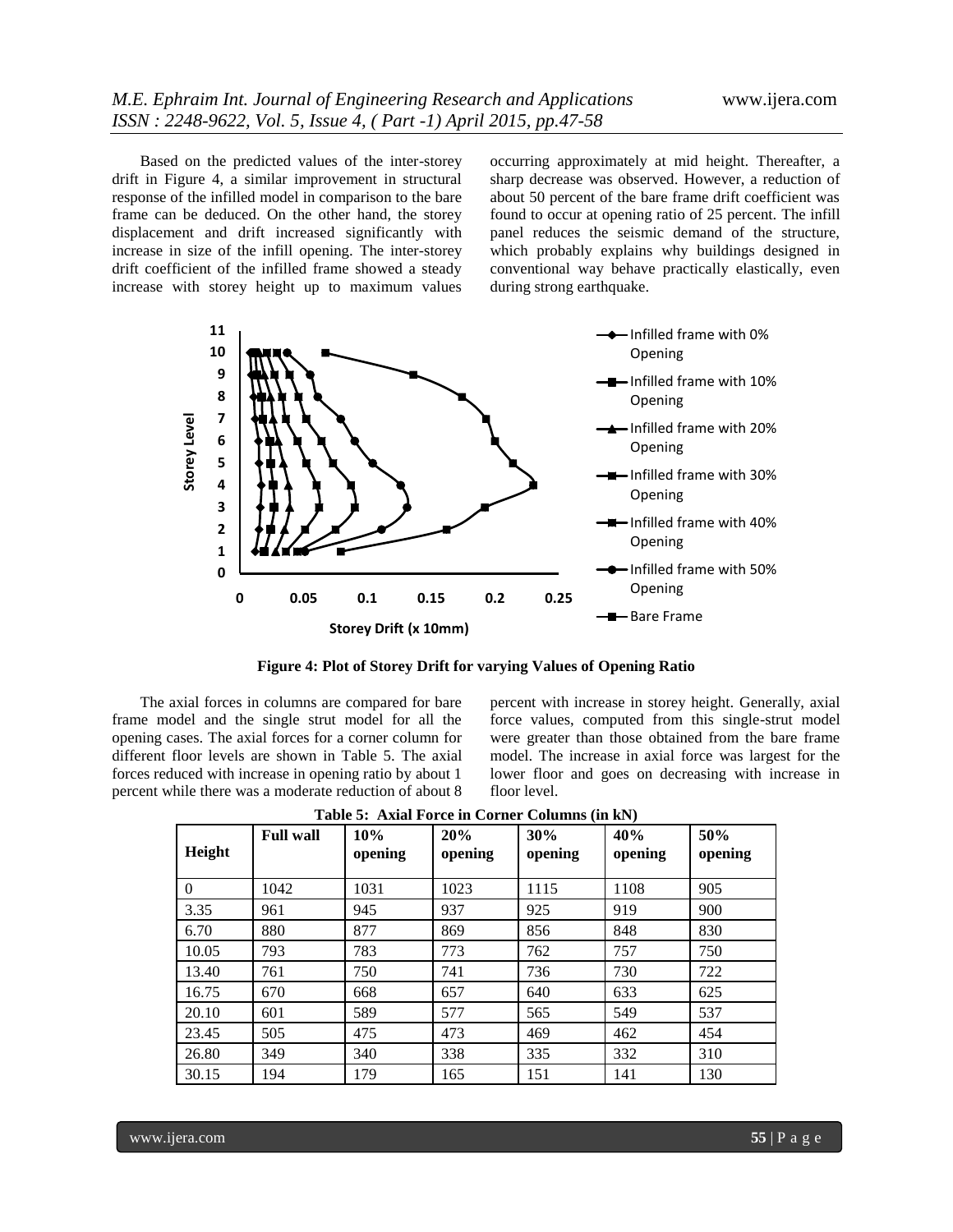Table 6 contains the values of computed lateral load capacity at each floor level of the 10-storey building frame considered in the study**.** As evidenced from these values, shear forces and bending moment in both beams and columns were generally found to decrease with increasing opening ratios. Generally, with increase in opening ratio, the stiffness of the infill reduces. The reduced stiffening effect results in greater bending of the frame and shear displacements of the frame. Further opining ratios beyond 50% brings the frame into a bare frame configuration with increased shear flexure behavior.

In summary, it was found that the fundamental period, inter-storey drift coefficients and lateral displacement in the infilled frame structure all increased with increasing opening ratio, while the shear forces and moments were generally found to decrease. Generally the study of the analytical models for infilled frames with opening predicted softer structure as seen in the reduction of design forces as displayed in Table 6.

**Table 6: Computed Values of Axial Force, Shear Force and Bending Moment in Exterior Column**

| <b>Stress</b>                | <b>Model</b> | <b>Floor Level</b> |                |                         |                         |          |          |                |         |                |                |
|------------------------------|--------------|--------------------|----------------|-------------------------|-------------------------|----------|----------|----------------|---------|----------------|----------------|
| <b>Resultant</b>             | <b>Type</b>  | 1                  | $\overline{2}$ | $\overline{\mathbf{3}}$ | $\overline{\mathbf{4}}$ | 5        | 6        | $\overline{7}$ | 8       | 9 <sup>1</sup> | 10             |
|                              | 0%           | 10.06              | 40.23          | 90.53                   | 160.93                  | 251.46   | 362.10   | 492.86         | 643.46  | 814.18         | 523.28         |
| Lateral<br>Force<br>capacity | 10%          | 6.91               | 27.63          | 62.16                   | 110.50                  | 172.66   | 248.63   | 338.42         | 442.01  | 559.42         | 523.28         |
|                              | 20%          | 5.57               | 22.28          | 50.13                   | 89.12                   | 139.24   | 200.51   | 272.92         | 356.46  | 451.15         | 315.00         |
|                              | 30%          | 4.67               | 18.68          | 42,03                   | 74.71                   | 116.74   | 168.11   | 228.81         | 298.86  | 378.24         | 276.22         |
|                              | 40%          | 4.15               | 16.59          | 37.33                   | 66.36                   | 193.69   | 149.32   | 203.24         | 265.45  | 335.96         | 257.06         |
|                              | 50%          | 3.72               | 14.86          | 33.43                   | 59.44                   | 92.87    | 133.74   | 182.03         | 237.75  | 300.91         | 241.77         |
|                              | 0%           | 3389.09            | 3379.03        | 3338.80                 | 3248.27                 | 3087.34  | 2835.88  | 2473.78        | 1980.92 | 1337.46        | 523.28         |
| <b>Storey</b>                | 10%          | 2342.63            | 2335.72        | 2308.09                 | 2245.94                 | 2135.43  | 1962.77  | 1714.14        | 1375.73 | 933.72         | 374.30         |
| <b>Shear</b>                 | 20%          | 1902.38            | 1896.81        | 1874.53                 | 1824.40                 | 1735.29  | 1596.04  | 1395.53        | 1122.61 | 766.15         | 315.00         |
|                              | 30%          | 1607.07            | 1602.40        | 1583.73                 | 1541.70                 | 1466.98  | 1350.24  | 1182.13        | 953.32  | 654.46         | 276.22         |
|                              | 40%          | 1300.51            | 1296.80        | 1281.94                 | 1248.50                 | 1189.06  | 1096.19  | 962.46         | 780.43  | 542.68         | 241.77         |
|                              | 50%          | 1195.31            | 1191.90        | 1178.24                 | 1147.51                 | 1092.88  | 1007.52  | 884.61         | 717.30  | 498.78         | 222.21         |
|                              | 0%           | 74385.96           | 63066.2        | 51881.22                | 40999.5                 | 30656.92 | 21156.71 | 12869.55       | 6233.46 | 1752.98        | $\overline{0}$ |
| <b>Storey</b>                | 10%          | 51542.54           | 43717.88       | 35985.76                | 28461.87                | 21308.17 | 14732.89 | 8990.51        | 4381.83 | 1253.88        | $\Omega$       |
| <b>Moment</b>                | 20%          | 41963.31           | 35609.00       | 29329.32                | 23217.58                | 17404.37 | 12057,63 | 7382.59        | 3621.84 | 1055.24        | $\overline{0}$ |
|                              | 30%          | 35547.45           | 30179.41       | 24873.94                | 19709.26                | 14794.88 | 10271.57 | 6311.42        | 311.80  | 925.34         | $\Omega$       |
|                              | 40%          | 31926.96           | 27119.73       | 22368.08                | 17741.49                | 13337.21 | 9280.30  | 5723.59        | 247.73  | 861.13         | $\overline{0}$ |
|                              | 50%          | 28943.39           | 24599.12       | 20304.64                | 16122.16                | 12138.79 | 8466.54  | 5224.32        | 2627.89 | 809.92         | $\overline{0}$ |

# **V. CONCLUSION**

This paper presented a comparative analysis of two different analytical methods for the study of shear response of multi-storey infilled frames. From the results of the analysis, the significant effects of the infill in the design of RC frames have been confirmed when compared to those from the common analysis of a bare frame where the infill is assumed as non-structural and ignored in the analysis. The basic input made in this paper was to formulate an appropriate one strut macro model by modifying the stiffness parameter of the equivalent strut to account for openings.

- From the above, it can be seen that
- 1. The inclusion of infill in the analysis gives a better response with average reduction of 70% in lateral displacements at floor levels.
- 2. The maximum value of inter-storey drift coefficient of 0.031, representing about 10 folds the EC 8 threshold, is indicative of the significant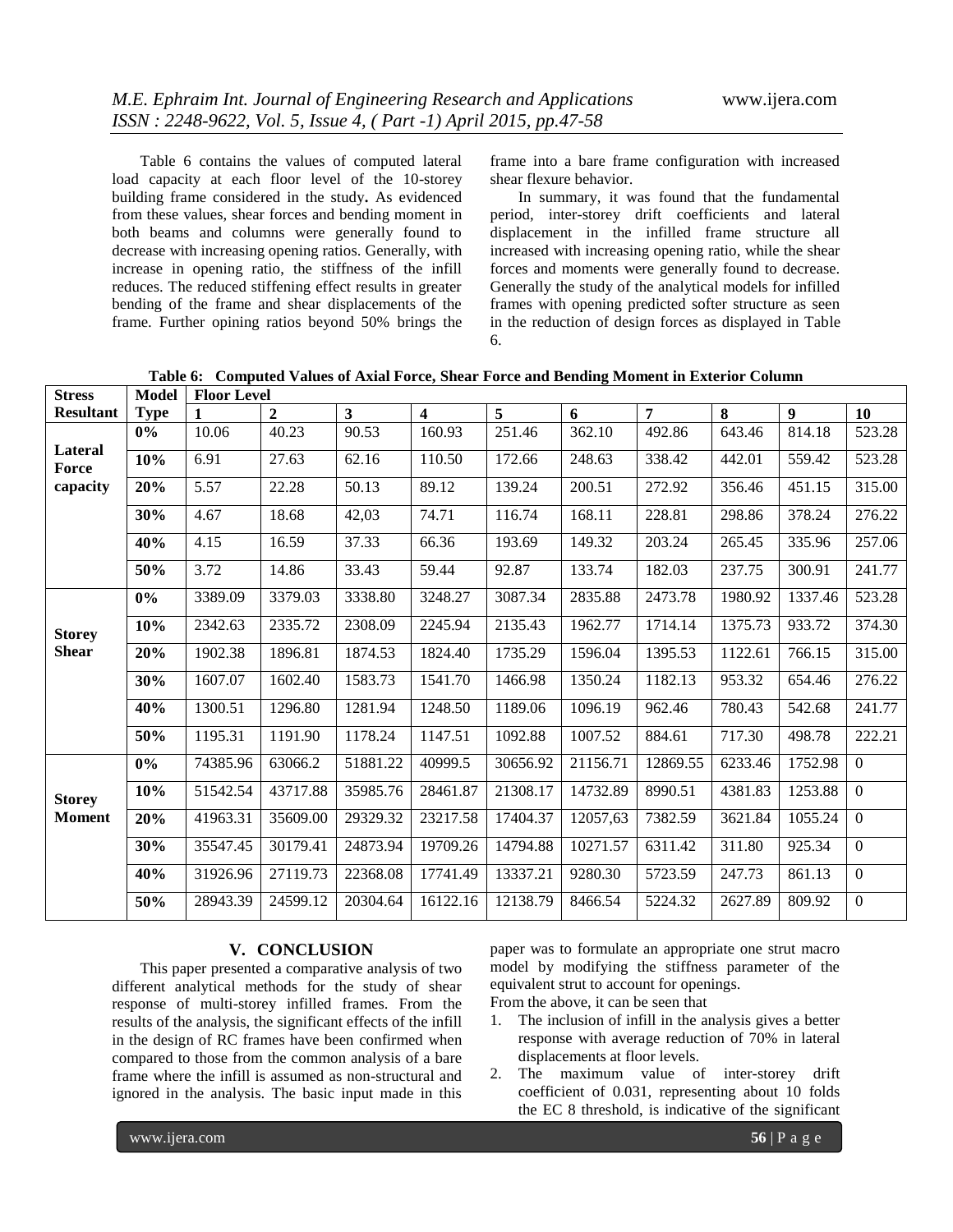contribution of the infill to the lateral stiffness and shear resistance of multistory building frame.

- 3. The one-strut model analysis predicted better results with 2.2% agreement with as the values from FE model executed with the sophisticated SAP 2000 computer software but gave exaggerated results as the storey height increased beyond the 8<sup>th</sup> level.
- 4. The infill models predicted higher axial forces in columns but lower shear forces and bending moments in both beams and columns. The axial force in the external column increased by about 14%, while the bending moment reduced drastically by about 6 times when compared to similar quantities in the bare frame.
- 5. The bending moments in the infilled frame are relatively small compared to those of the bare frame. This justifies the position of the most building codes in prescribing a nominal moment of Nh/20 for design of columns in infilled frames.
- 6. The presence of infill panel resulted in a general reduction of the seismic demand and better response of the building structure both in terms of lateral displacement as well as inter-story drift. Closer observation of the results confirms the established fact that when the bare frame is subjected to horizontal loading, its beams and columns deform into a double curvature configuration. However, as the infill solidity increases, the in-plane rigidity of the masonry significantly reduces the shear mode of deformation, bringing the deflection profile to purely flexural configuration.
- 7. The inter-storey drift coefficient of the infilled frame showed a steady increase with storey height up to maximum values occurring approximately at mid height. Followed by a sharp decrease was observed. However, a reduction of about 50 percent of the bare frame drift coefficient, lateral load capacity, storey shear and bending moment was found to occur at opening ratio of 25 percent

The results from the one strut model applied to the hypothetical multi-frame structure were found to compare favorably with those from the Finite Element Micro model. Hence, the modified one-strut macro model developed is recommended as a simplified analytical and design tool, capable of prediction the shear response of infilled frame structures with openings.

# **REFERENCES**

- [1] Smith, B.S. (1966) Behaviour of square infilled frames. *J. Struct. Div*. ASCE, STI, 381- 403.
- [2] Smith, B.S. and Carter, C. (1969). A method of analysis for infilled frames. *Proc. Instn. Civ. Engrs.*, 44, 31- 48.
- [3] Page, A.W. (1981). Biaxial compressive strength of brick masonry. Proc*. Instn. Civ. Engrs.,* Part 2, 71, 893- 906.
- [4] Mehrabi, A.B., Shing, P.B., Schuller, M. and Noland, J. (1996). Experimental evaluation of masonry infilled RC frames. *J. Struct. Eng*., 122 (3), 228-237.
- [5] Buonopane, S.G. and White, R.N. (1999). Pseudodynamic testing of masonry infilled reinforced concrete frame. *J. Struct. Eng*., 125 (6), 578-589
- [6] Santhi M.H., Knight, G.M.S. and Muthumani, K. (2005). Evaluation of the seismic performance of gravity load designed reinforced concrete frames. Journal of Performance of Constructed Facilities, 19 (4), 277-282
- [7] Page, A.W., Kleeman, P.W. and Dhanasekar, M. (1985). An in-plane finite element model for brick masonry. *New Analysis Techniques for Structural Masonry, Proc. of a session held in conjunction with Structures Congress,* Chicago, Illinois, ASCE, 1-18.
- [8] Liauw, T.C. and Kwan, K.H. (1984). Nonlinear behavior of non-integral infilled frames. *Comp. and Struct.,* 18, 551-560
- [9] Dhanasekar, M. and Page, A.W. (1986). Influence of brick masonry infill properties on the behavior of infilled frames. . Proc*. Instn. Civ. Engrs.,* Part 2, 81, 593- 605.
- [10] Saneinejad, A. and Hobbs, B. (1995). Inelastic design of infilled frames. *J. Struct. Eng*., 121 (4), 634-650.
- [11] Asteris, P.G. (2003). Lateral stiffness of brick masonry infilled plane frames. *J. Struct. Eng*., 129 (8), 1071-1079.
- [12] Moghaddam, H.A. (2004). Lateral load behavior of masonry infilled steel frames with repair and retrofit. *J. Struct. Eng*., 130 (1), 56- 63.
- [13] Mallick, D.V., and Garg, R.P. (1971). Effect of infill on the lateral stiffness of infilled frame. *Proceedings of Institute of Civil Engineers,* 49(6), 193-209.
- [14] Liauw, T.C., and Lee, S.W. (1977). On the behavior and the analysis of multistory infilled